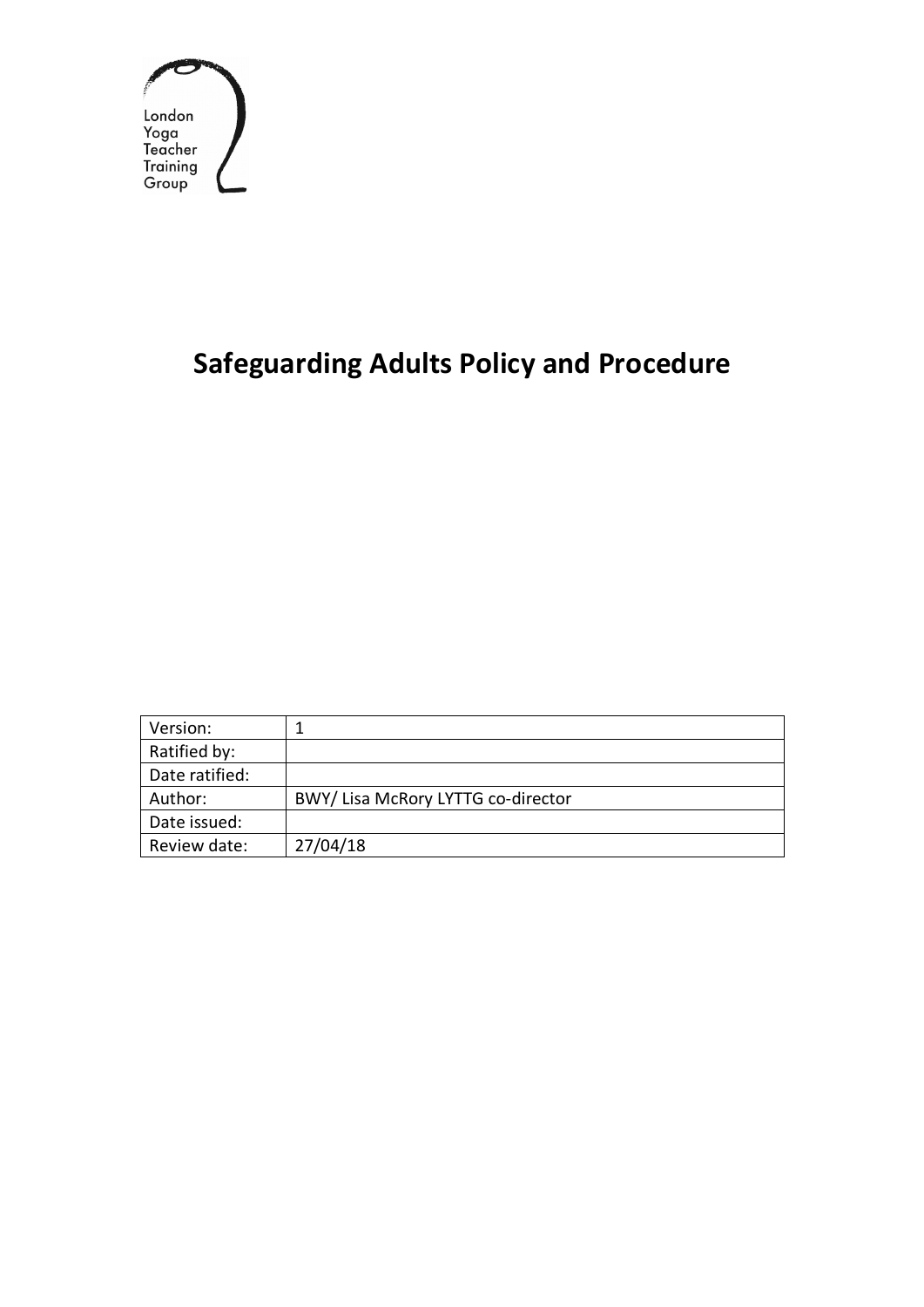# **Safeguarding Adults Policy and Procedure**

| 1. Safeguarding Policy                                 |  |  |
|--------------------------------------------------------|--|--|
| 1.1 Policy statements                                  |  |  |
| 1.2 Policy definitions                                 |  |  |
| 1.2.1 Who is an adult at risk?                         |  |  |
| 1.2.2 What is abuse?                                   |  |  |
| 1.3 Key roles                                          |  |  |
| 1.4 Safe employment                                    |  |  |
| 1.5 Training and supervision                           |  |  |
| 1.6 Prevention                                         |  |  |
| 2. Safeguarding procedures                             |  |  |
| 2.1 Responding to an allegation/concern:               |  |  |
| 2.1.1 Responsibilities of all employees and volunteers |  |  |
| 2.1.2 Raising a safeguarding adults concern            |  |  |
| Appendices                                             |  |  |
|                                                        |  |  |
| A Named Safeguarding Leads and Contact Numbers         |  |  |
| <b>B Local Safeguarding Board Contacts</b>             |  |  |
| C Useful Contacts                                      |  |  |

#### **Contents**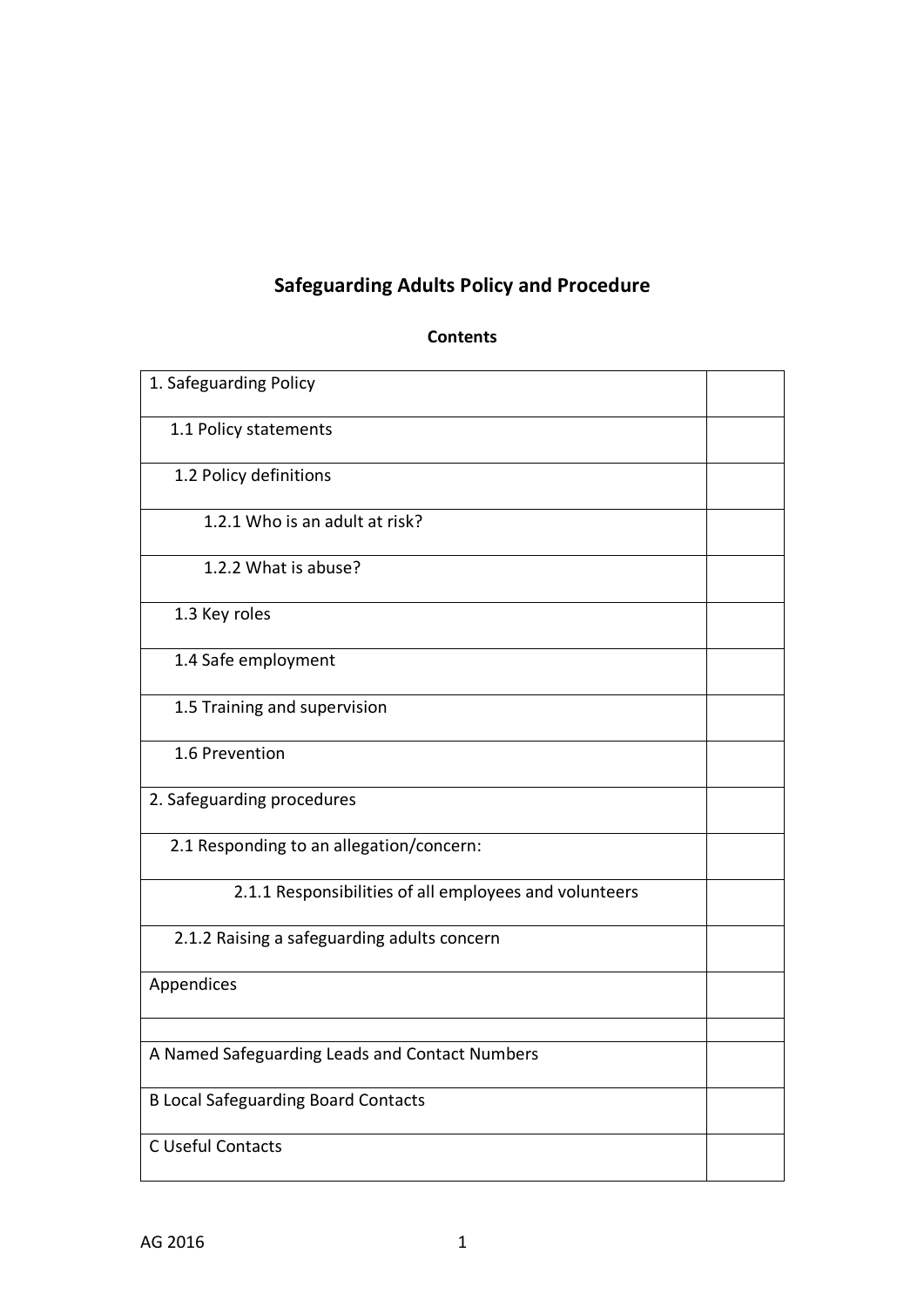### **1. Safeguarding Policy**

#### **1.1 Policy Statements**

These procedures have been designed to ensure the welfare and protection of any adult who accesses services provided. The organisation will not tolerate the abuse of adults at risk in any of its forms.

The organisation is committed to:

- Managing its services is a way which minimises the risk of abuse occurring
- Supporting adults at risk who are at risk, experiencing or have experienced abuse
- Working with adults at risk and other agencies to end any abuse that is taking place

In achieving these aims the organisation will:

- Ensure that all teachers, volunteers, staff and committee members have access to and are familiar with this safeguarding adult policy and procedure and their responsibilities within it.
- Ensure concerns or allegations of abuse are always taken seriously.
- Ensure the Mental Capacity Act is used to make decisions on behalf of those adults at risk who are unable to make particular decisions for themselves.
- Ensure all teachers, volunteers, staff and committee members receive training in relation to safeguarding adults at a level commensurate with their role.
- Ensure that service users, their relatives or informal carers have access to information about how to report concerns or allegations of abuse.
- Ensure there is a named lead person to promote safeguarding awareness and practice within the organisation.

#### **1.2 Policy Definitions**

#### **1.2.1 Who is an 'Adult at Risk'?**

For the purposes of this policy, an adult at risk is an adult who:

• is aged 18 years or more, and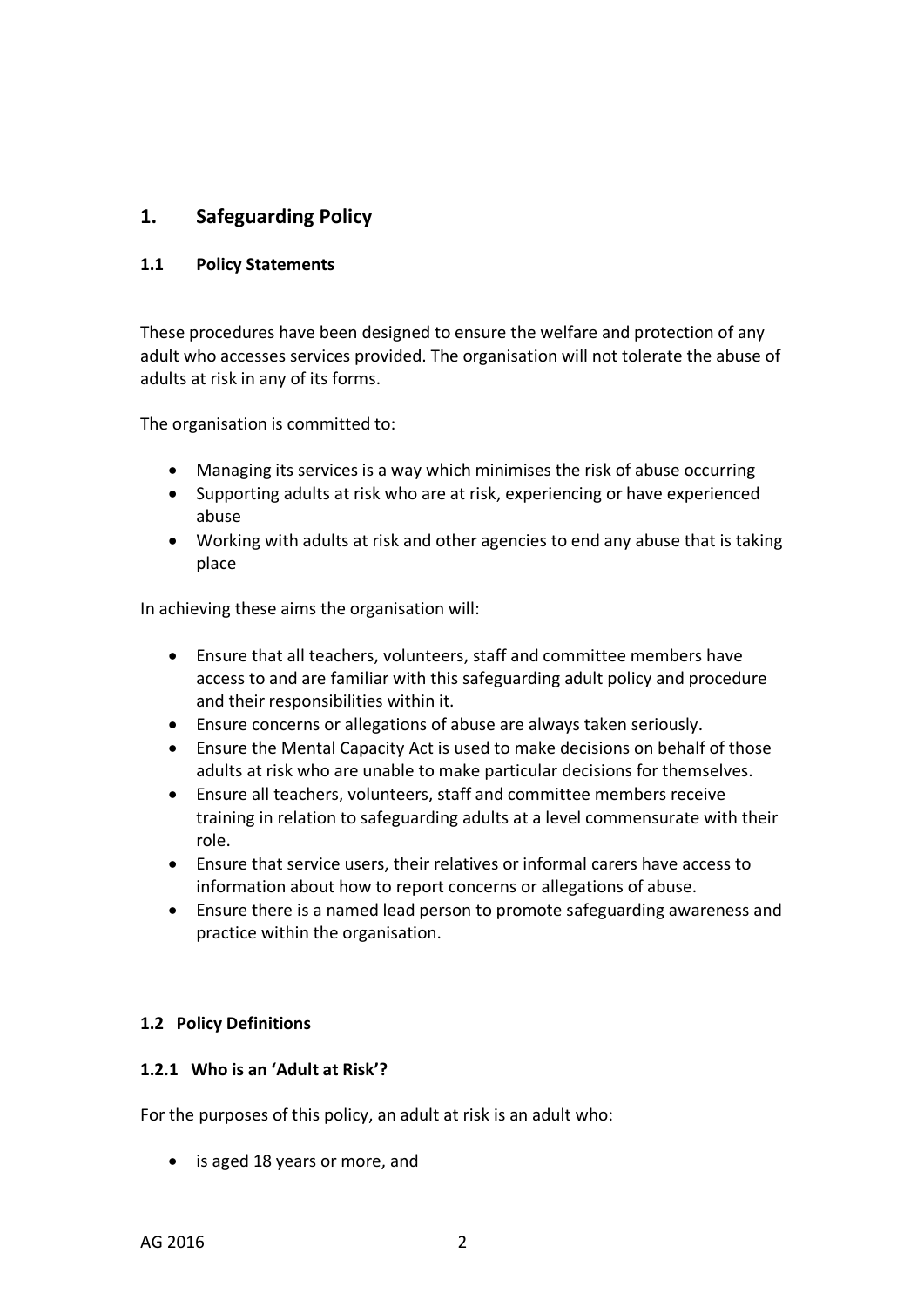- has needs for care and support (whether or not these are currently being met),
- is experiencing, or is at risk of, abuse or neglect, and
- as a result of those needs is unable to protect himself or herself against the abuse or neglect or the risk of it.

Such a definition includes adults with physical, sensory and mental impairments and learning disabilities, howsoever those impairments have arisen e.g. whether present from birth or due to advancing age, chronic illness or injury.

Also included are people with a mental illness, dementia or other memory impairments and people who misuse substances or alcohol.

The definition includes unpaid carers (family and friends who provide personal assistance and care to adults on an unpaid basis).

#### **1.2.2 What is abuse?**

Abuse can take many forms and the circumstances of the individual should always be considered. Abuse may be carried out deliberately or unknowingly. Abuse may be a single act or repeated acts.

People who behave abusively come from all backgrounds and walks of life. They may be doctors, nurses, social workers, advocates, staff members, volunteers or others in a position of trust. They may also be relatives, friends, neighbours or people who use the same services as the person experiencing abuse.

Physical abuse - includes hitting, slapping, pushing, kicking, misuse of medication, unlawful or inappropriate restraint, or inappropriate physical sanctions.

Domestic abuse – is "an incident or pattern of incidents of controlling, coercive or threatening behaviour, violence or abuse… by someone who is or has been an intimate partner or family member regardless of gender or sexuality" (Home Office, 2013). Domestic violence and abuse may include psychological, physical, sexual, financial, emotional abuse; as well as so called 'honour' based violence, forced marriage and female genital mutilation.

Sexual abuse - includes rape and sexual assault or sexual acts to which the adult at risk has not consented, or could not consent or was pressured into consenting.

Psychological abuse - includes emotional abuse, threats of harm or abandonment, deprivation of contact, humiliation, blaming, controlling, intimidation, coercion, harassment, verbal abuse, cyber bullying, isolation or unreasonable and unjustified withdrawal from services or supportive networks.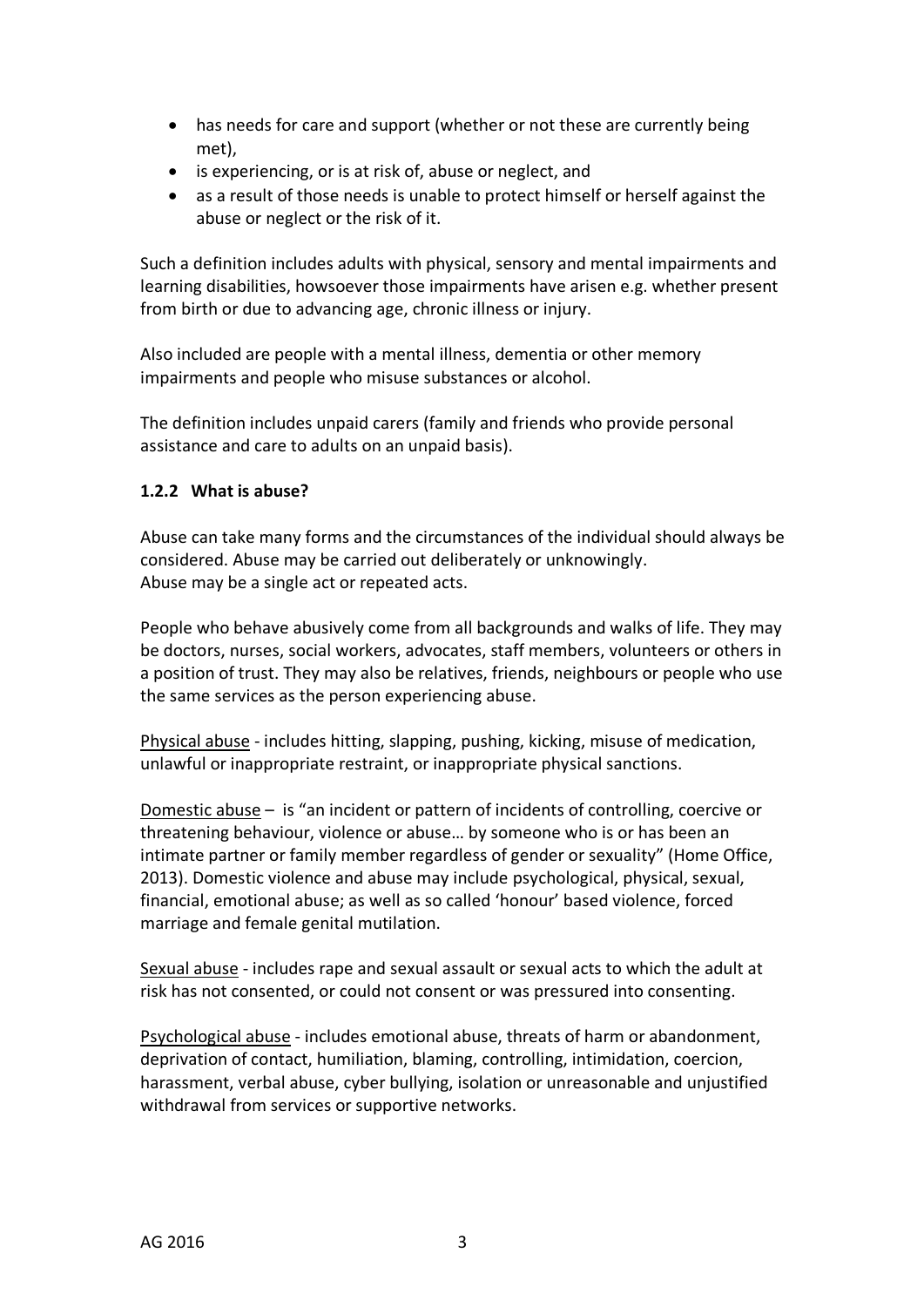Financial and material abuse – includes theft, fraud, exploitation, pressure in connection with wills, property or inheritance or financial transactions, or the misuse or misappropriation of property, possessions or benefits.

Modern slavery - includes human trafficking, forced labour and domestic servitude. Traffickers and slave masters use the means they have at their disposal to coerce, deceive and force individuals into a life of abuse, servitude and inhuman treatment.

Neglect and acts of omission - includes ignoring medical or physical care needs, failure to provide access to appropriate health, social care or educational services, the withholding of the necessities of life, such as medication, adequate nutrition and heating.

Discriminatory abuse - includes abuse based on a person's race, sex, disability, faith, sexual orientation, or age; other forms of harassment, slurs or similar treatment or hate crime/hate incident.

Organisational abuse – includes neglect and poor practice within an institution or specific care setting such as a hospital or care home, for example, or in relation to care provided in one's own home. This may range from one-off incidents to on-going ill-treatment. It can be through neglect or poor professional practice as a result of the structure, policies, processes and practices within an organisation.

Self-neglect - covers a wide range of behaviours, such as neglecting to care for one's personal hygiene, health or surroundings and includes behaviours such as hoarding.

A safeguarding response in relation to self-neglect may be appropriate where:

- a person is declining assistance in relation to their care and support needs, and
- the impact of their decision, has or is likely to have a substantial impact on their overall individual wellbeing

#### **1.3 Key Roles**

The organisational lead for safeguarding is Sarah Linsey, LYTTG Assistant Director.

All LYTTG teachers, volunteers, staff and committee members have a responsibility to act on concerns of possible abuse and must inform the Assistant Director.

The Assistant Director has the responsibility to decide whether it is appropriate to raise a safeguarding concern with the local authority, on behalf of their organisation, or to respond to the concerns in an alternative manner.

The role also includes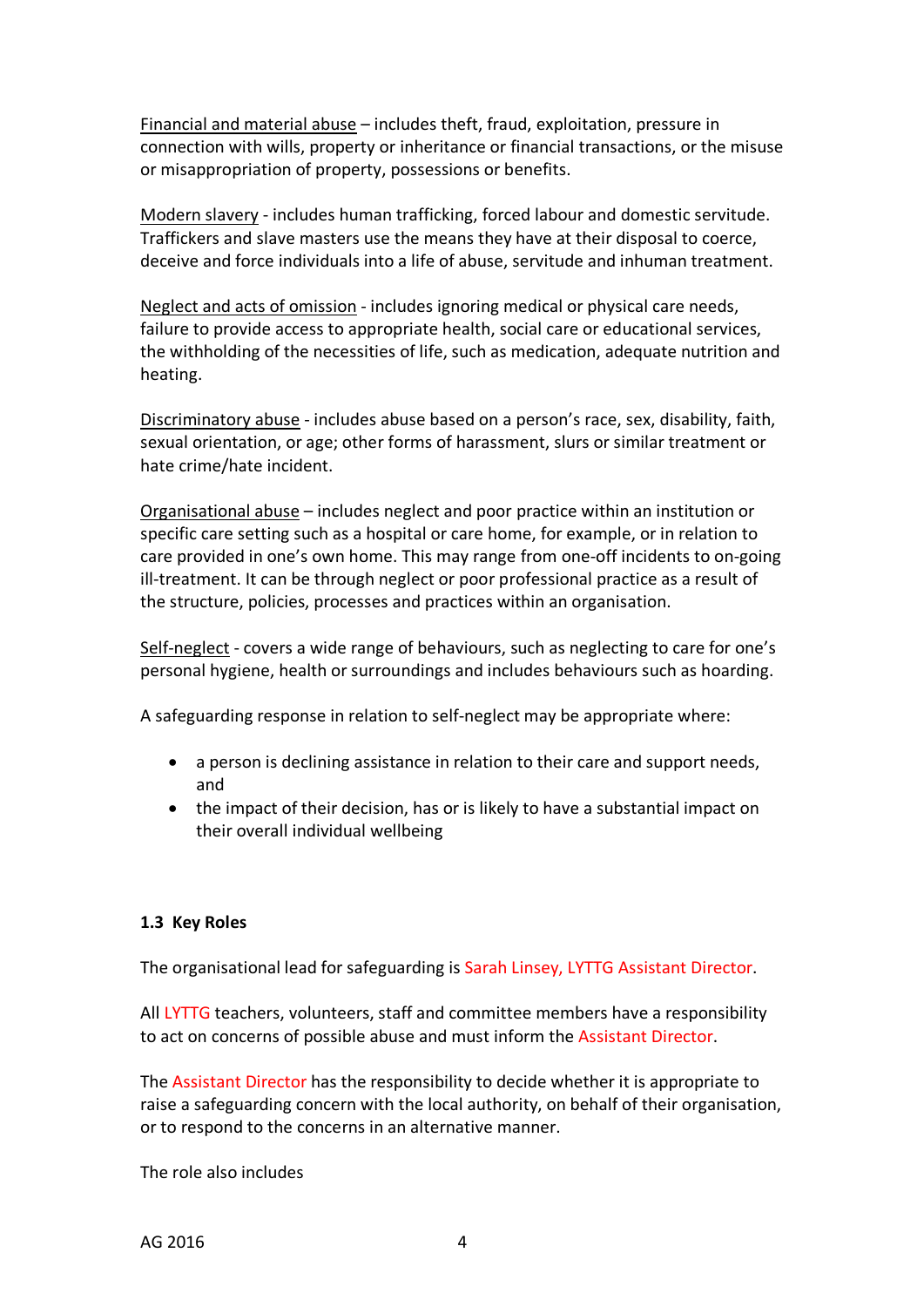- ensuring that immediate safety issues are addressed, other parties notified (such as the regulator) and that staff are supported.
- ensuring that they are kept informed when a member of staff (or volunteer) has raised a concern.
- establishing the desired outcomes of the adult at risk.

In the absence of the Assistant Director, the Lead Director Anne-Marie Zulkahari should be contacted. The named people for dealing with safeguarding concerns within the LYTTG and their contact numbers are in Appendix A.

#### **1.4 Safe Employment**

- The organisation is committed to achieving best practice in respect to the safe recruitment / selection procedure for all teachers and volunteers teaching dedicated classes to adults at risk.
- The organisation is committed to working within best practice as established by the Disclosure and Barring Scheme (DBS)
- The organisation has procedures in place to deal with allegations of abuse made against teachers, volunteers, members of staff and trustees.

The LYTTG will ensure that any allegations made against teachers, volunteers, staff and committee members will be dealt with swiftly.

Where a teacher, volunteer, staff or committee member is thought to have committed a criminal offence the police will be informed. If a crime has been witnessed the police should be contacted immediately.

Where the allegation involves alleged abuse of an adult at risk, a concern should be raised following the process in section 2.1.2.

The safety of the adult(s) at risk is paramount and it should be ensured that they are safe and away from the person(s) who is alleged to have caused harm.

The Lead Safeguarding Officer Sarah Linsey will ensure that the LYTTG Disciplinary Procedures are co-ordinated with any other enquiries taking place as part of the ongoing management of the allegation.

#### **1.5 Training and Supervision**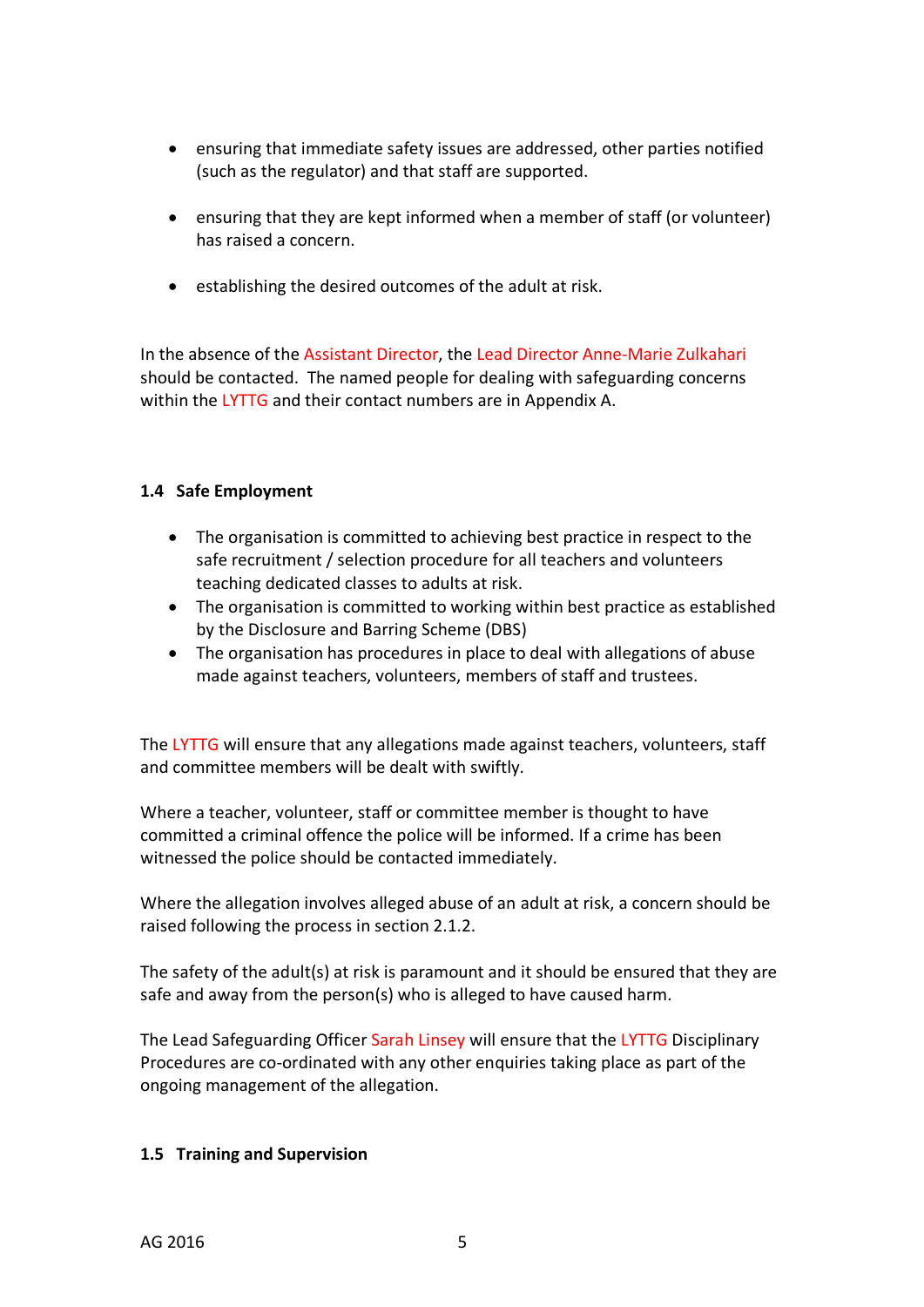The LYTTG is committed to ensuring that all teachers and volunteers teaching classes to adults at risk undertake training to gain a basic awareness of signs and symptoms of abuse.

- This safeguarding policy/procedure is shared with all teachers and volunteers who apply to teach classes to adults at risk.
- All teachers, volunteers, members of staff and committee members will receive training on safeguarding adults at a level commensurate with their roles.

#### **1.6 Prevention**

The LYTTG has the following policies, procedures and required practices in place which all minimise the risk of abuse occurring.

- LYTTG Safeguarding Children Policy and Procedure
- LYTTG Malpractice and Maladministration Policy
- LYTTG Equality and Diversity Policy
- LYTTG Code of Ethics

Teachers, volunteers, staff and committee members are required to familiarise themselves with the content of these policies.

#### **2. Safeguarding Adult Procedures**

#### **2.1 Responding to an allegation/concern:**

The LYTTG recognises that it has a duty to act on reports, or suspicions of abuse or neglect. Anyone who has contact with adults at risk and hears disclosures or allegations or has concerns about potential abuse or neglect has a duty to pass them on appropriately.

#### **2.1.1 Responsibilities of all teachers, volunteers, members of staff and committee members**

**If any teacher, volunteer, member of staff or trustee has reason to believe that abuse is or may be taking place you have a responsibility to act on this information. It does not matter what your role is, doing nothing is not an option.** 

If a person discloses abuse to you directly, use the following principles to respond to them: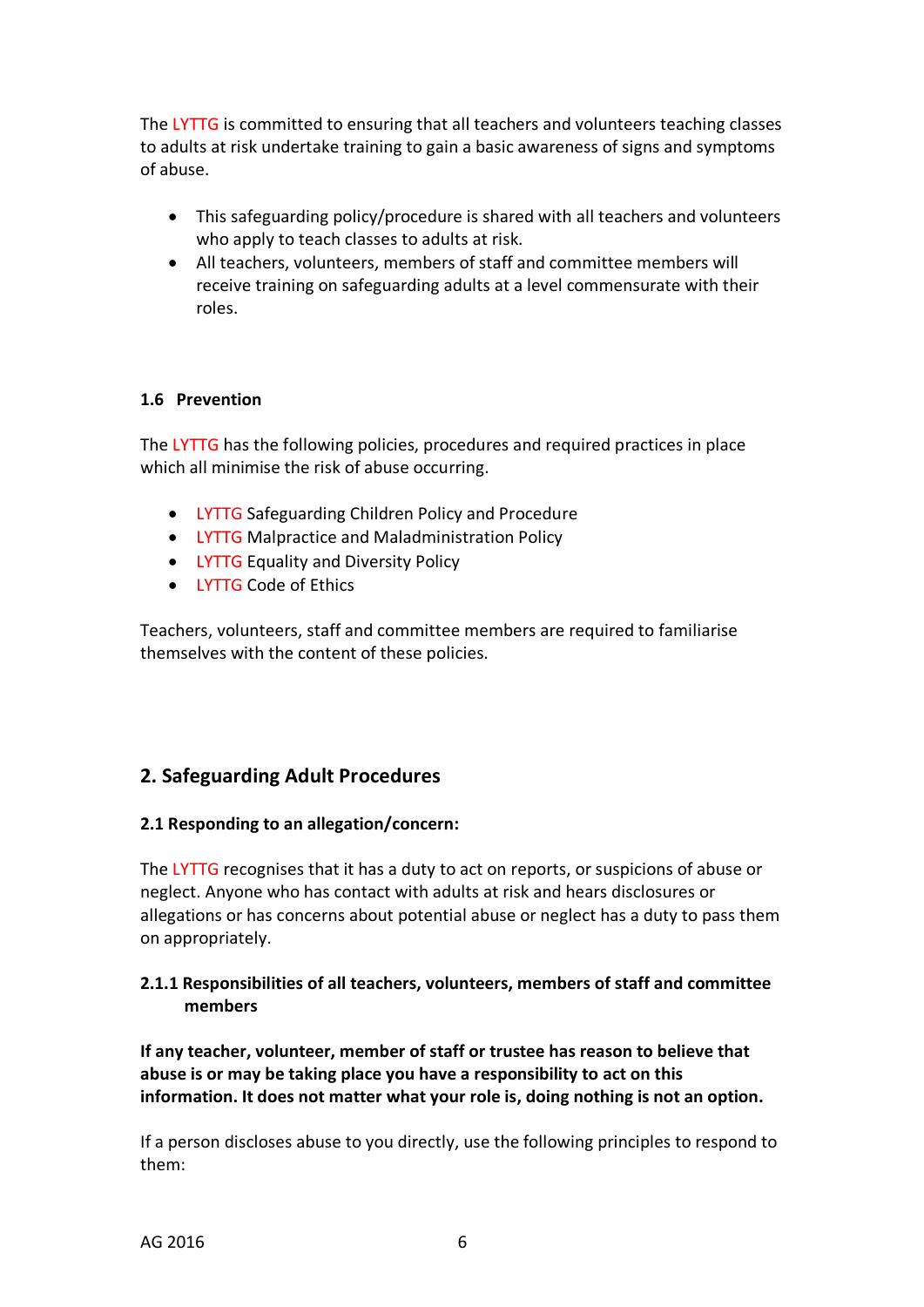- Assure them that you are taking the concerns seriously
- Do not be judgemental or jump to conclusions
- Listen carefully to what they are telling you, stay calm, get as clear a picture as you can. Use open ended questions
- Do not start to investigate or ask detailed or probing questions
- Explain that you have a duty to tell the Lead Safeguarding Officer
- Reassure the person that they will be involved in decisions about them

Your responsibilities are:

1. To take action to keep the person safe if possible.

- Is an urgent police presence required to keep someone safe –call 999
- Does the person need urgent medical assistance, do they need an ambulance – call 999
- 2. If a crime has occurred, be aware of the need to preserve evidence
- 3. Always inform the Lead Safeguarding Officer. You cannot keep this information secret, even if the person asks you to.
- 4. Clearly record what you have witnessed or been told, record your responses and any actions taken.

**If consulting with the Lead Safeguarding Officer will lead to an undue delay and thereby leave a person in a position of risk, you should 'Raise a Safeguarding Concern' yourself.**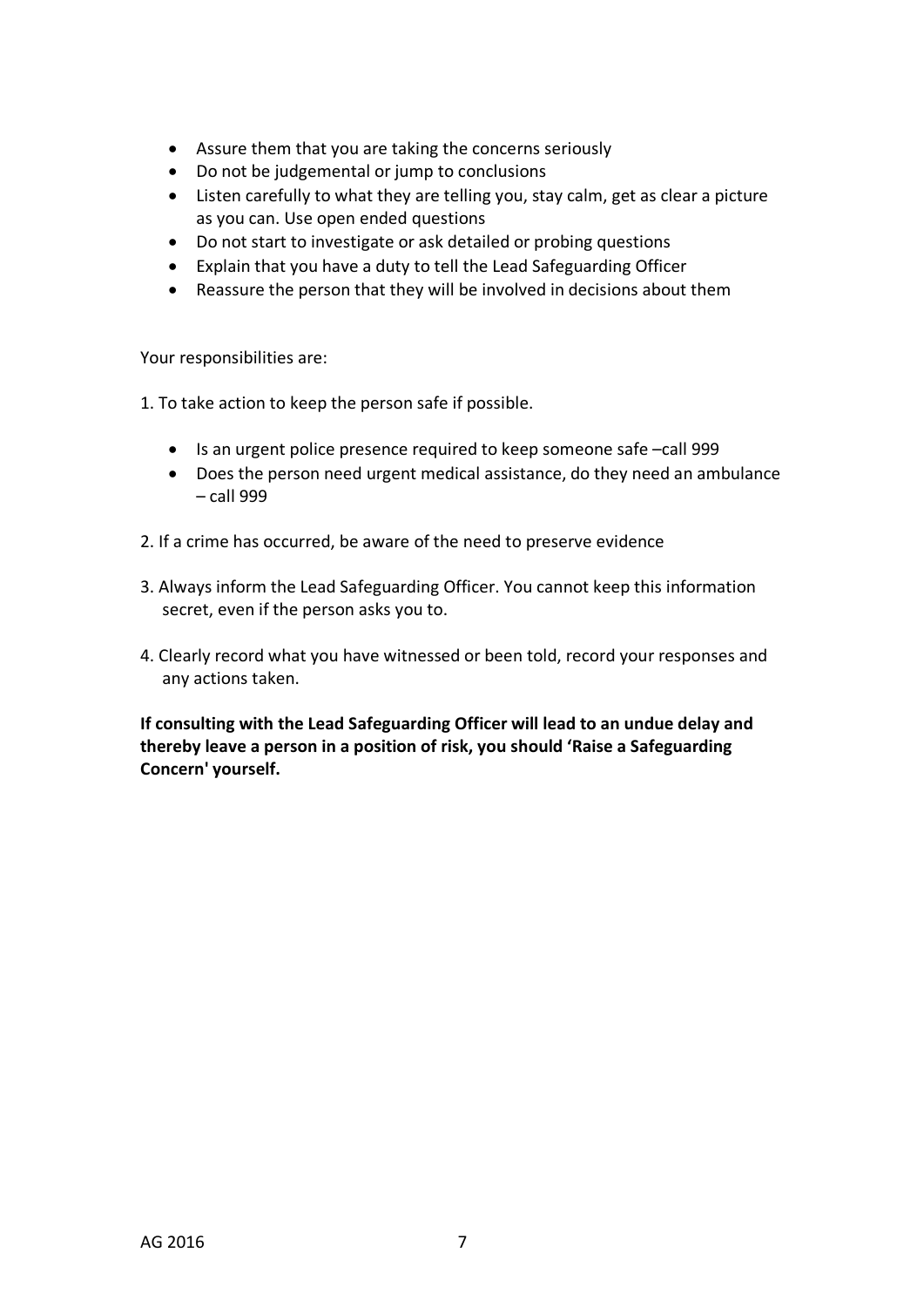#### **2.1.2 Raising a Safeguarding Concern**

Raising a safeguarding concern, means reporting abuse to the local authority under the Safeguarding Adults procedure. Anyone can raise a safeguarding concern, however this is usually undertaken by the Lead Safeguarding Officer.

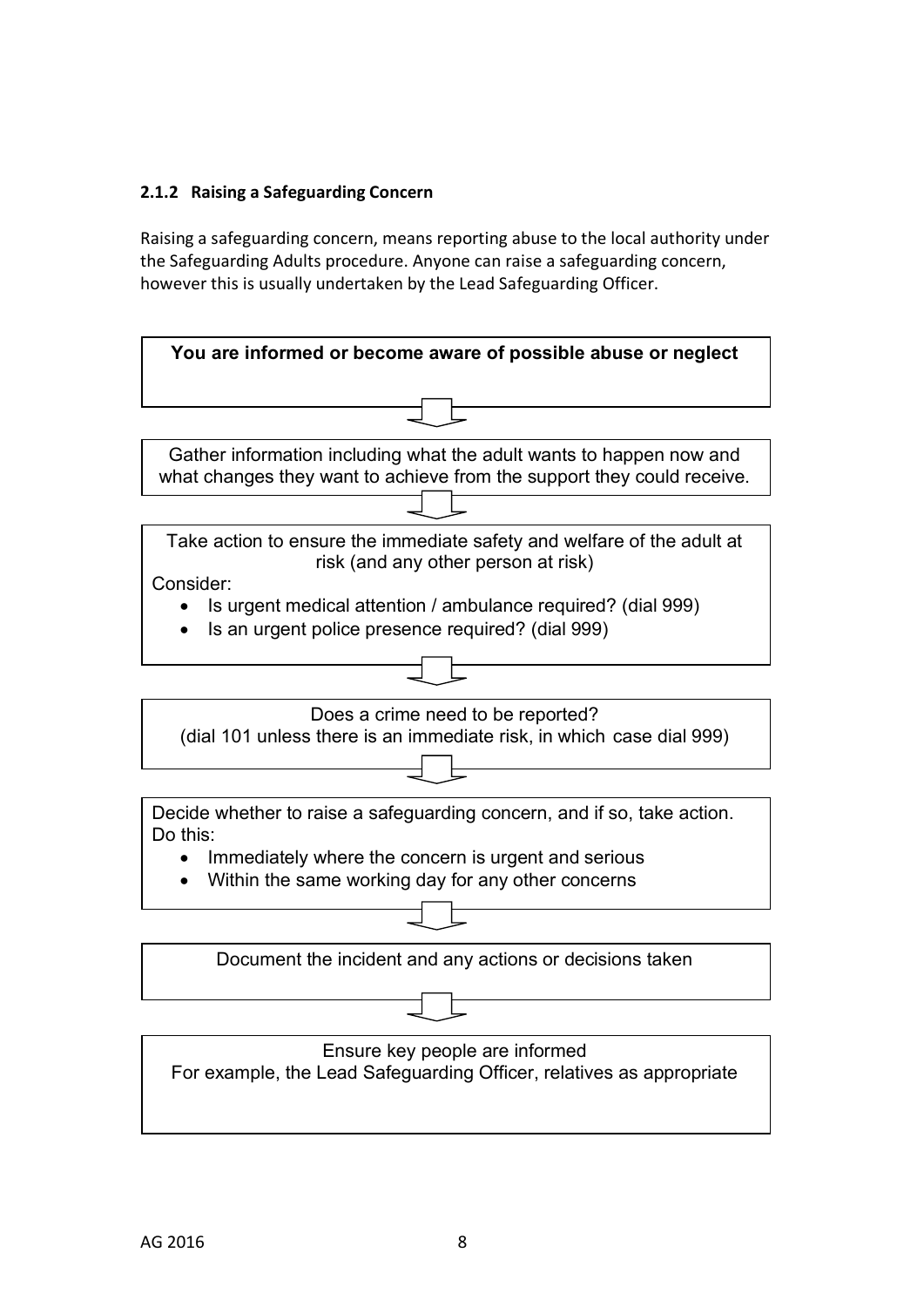#### **Additional Guidance:**

### A. Considering whether to Raise a Sareguarding Concern

Provide support for the person identifying the safeguarding concern

When deciding whether a safeguarding concern should be raised, consider the following key questions:

- 1. Is the person an 'adult at risk' as defined within this policy/procedure?
- 2. Is the person experiencing, or at risk of, abuse and neglect?
- 3. What is the nature and seriousness of the risks?

Consider:

.

- The person's individual circumstances
- The nature and extent of the concerns
- The length of time it has been occurring
- The impact of any incident
- The risk of repeated incidents for the person
- The risk of repeated incidents for others
- 4. What does the adult at risk want to happen now?

Wherever possible, consider what the adult at risk wants to happen next, what do they want to change about their situation, and what support do they want to achieve that.

On some occasions, it may be necessary to raise a safeguarding concern, even if this is contrary to the wishes of the adult at risk. Any such decision should be proportional to the risk, for example:

- It is in the public interest e.g. there is also a risk to others, a teacher or volunteer is involved, or the abuse has occurred on property owned or managed by an organisation with a responsibility to provide care,
- The person lacks mental capacity to consent and it is in the person's best interests
- The person is subject to coercion or undue influence, to the extent that they are unable to give consent
- It is in the person's vital interests (to prevent serious harm or distress or life threatening situations)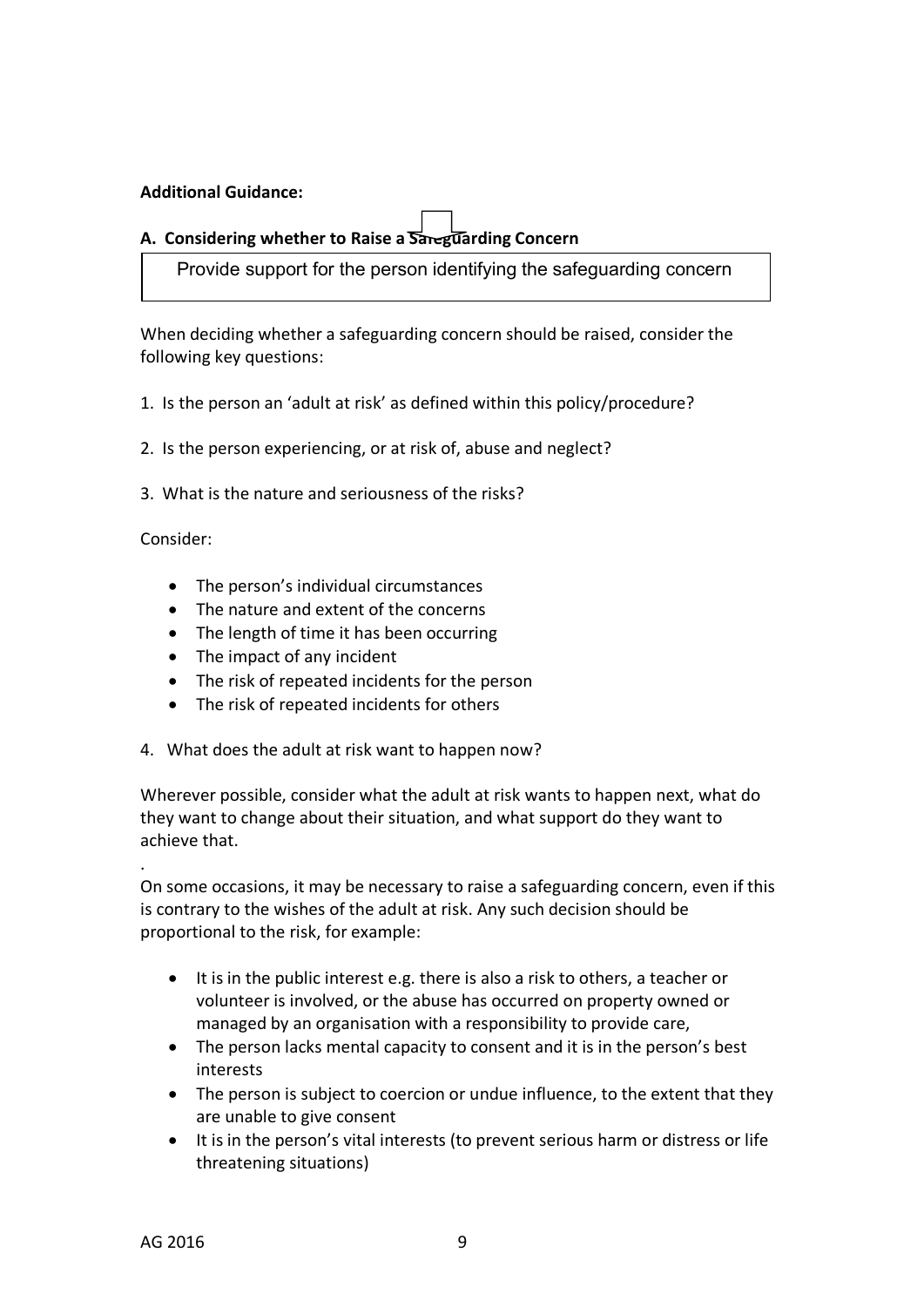If you remain unsure whether to raise a safeguarding concern, you can:

- Contact your organisation's Lead Safeguarding Officer for advice.
- Seek advice from a Safeguarding Officer by contacting your local authority's Customer Service Centre and asking to talk to a Safeguarding Officer. Contact details in Appendix B

#### **B. Considering whether to report a concern to the police**

If a crime has been or may have been committed, seek the person's consent to report the matter immediately to the police. This will be in addition to raising a safeguarding concern with the local authority.

If the person has mental capacity in relation to the decision and does not want a report made, this should be respected unless there are justifiable reasons to act contrary to their wishes, such as:

- the person is subject to coercion or undue influence, to the extent that they are unable to give consent, or
- there is an overriding public interest, such as where there is a risk to other people
- it is in the person's vital interests (to prevent serious harm or distress or in life-threatening situations)

There should be clear reasons for overriding the wishes of a person with the mental capacity to decide for themselves. A judgement will be needed that takes into account the particular circumstances. If the person does not have mental capacity in relation to this decision, a 'best interests' decision will need to be made in line with the Mental Capacity Act.

#### Preserving evidence

If a crime has occurred, try to preserve evidence in case there is a criminal investigation.

- try not to disturb the scene, clothing or victim if at all possible
- secure the scene, for example, lock the door, if possible, preserve all containers, documents, locations, etc.
- evidence may be present even if you cannot actually see anything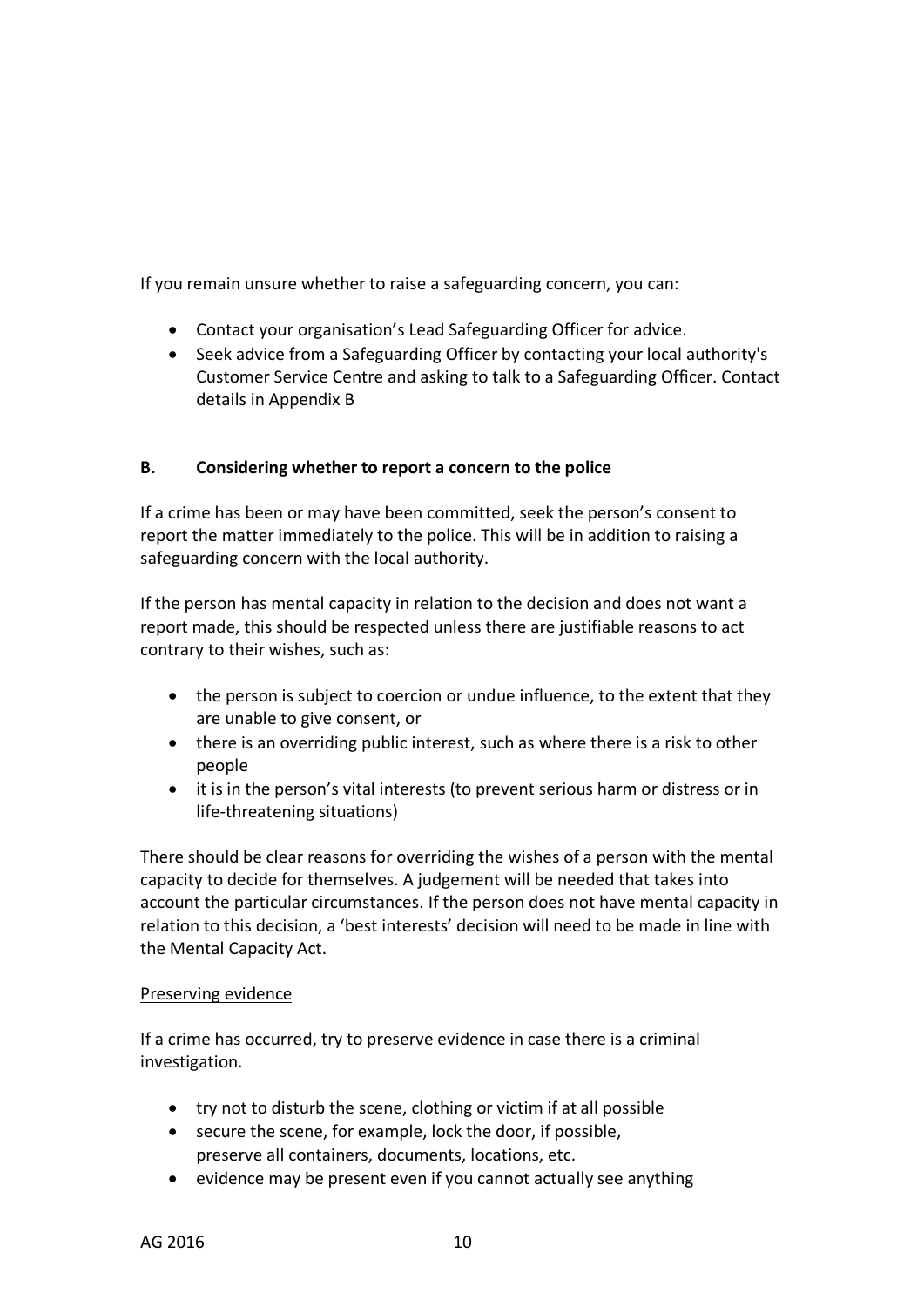• if in doubt, contact the police and ask for advice

The police should be contacted for advice whenever required.

#### **C. Who else to inform**

In addition to the Lead Safeguarding Officer, the following people may also need to be informed:

- relatives of the adult at risk according to their wishes, or in their 'best interests' where they lack the mental capacity to make this decision for themselves
- child protection services, if children are also at risk from harm

#### **D. Document the concern and any actions or decisions taken**

Ensure all actions and decisions are fully recorded. It is possible that your records may be required as part of an enquiry, be as clear and accurate as you can. Record the reasons for your decisions and any advice given to you in making these decisions.

Ensure that appropriate records are maintained, including details of:

- the nature of the safeguarding concern/allegation
- the wishes and desired outcomes of the adult at risk
- the support and information provided to enable the adult at risk to make an informed decision
- assessments of Mental Capacity where indicated
- the decision of the organisation to raise a concern or not

#### **E. How to Raise a Safeguarding Concern**

To raise a safeguarding concern under the Safeguarding Adults procedure:

Contact your local authority's Customer Service Centre and tell them you wish to raise a safeguarding concern. (Contact Details in Appendix B)

The person you speak to will ask you for details about the allegation/concern. If you have reported the incident to the police, tell the person this as well.

You will be required to complete a form outlining your concerns, the advisor will give you details of how to do this.

REMEMBER: If you suspect that someone is being abused and they are in **immediate** danger you should ring the Police on **999**.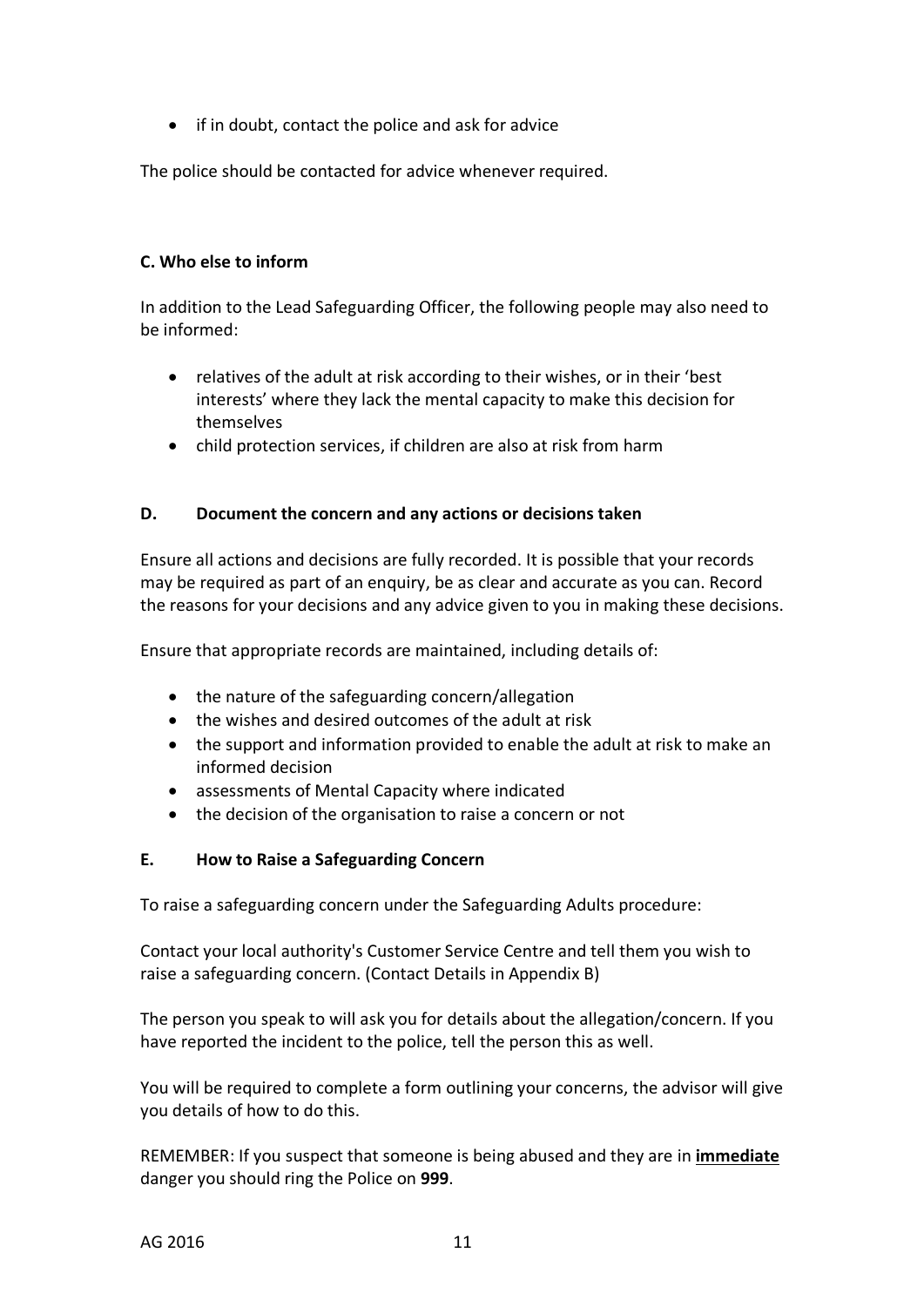The safeguarding concern will be allocated to an appropriate team, who will then contact you to discuss the concerns further.

Information should be provided to the individual. This could be about other sources of help or information that could enable them to decide what to do about their experience, enable them to recover from their experience and enable them to seek justice.

.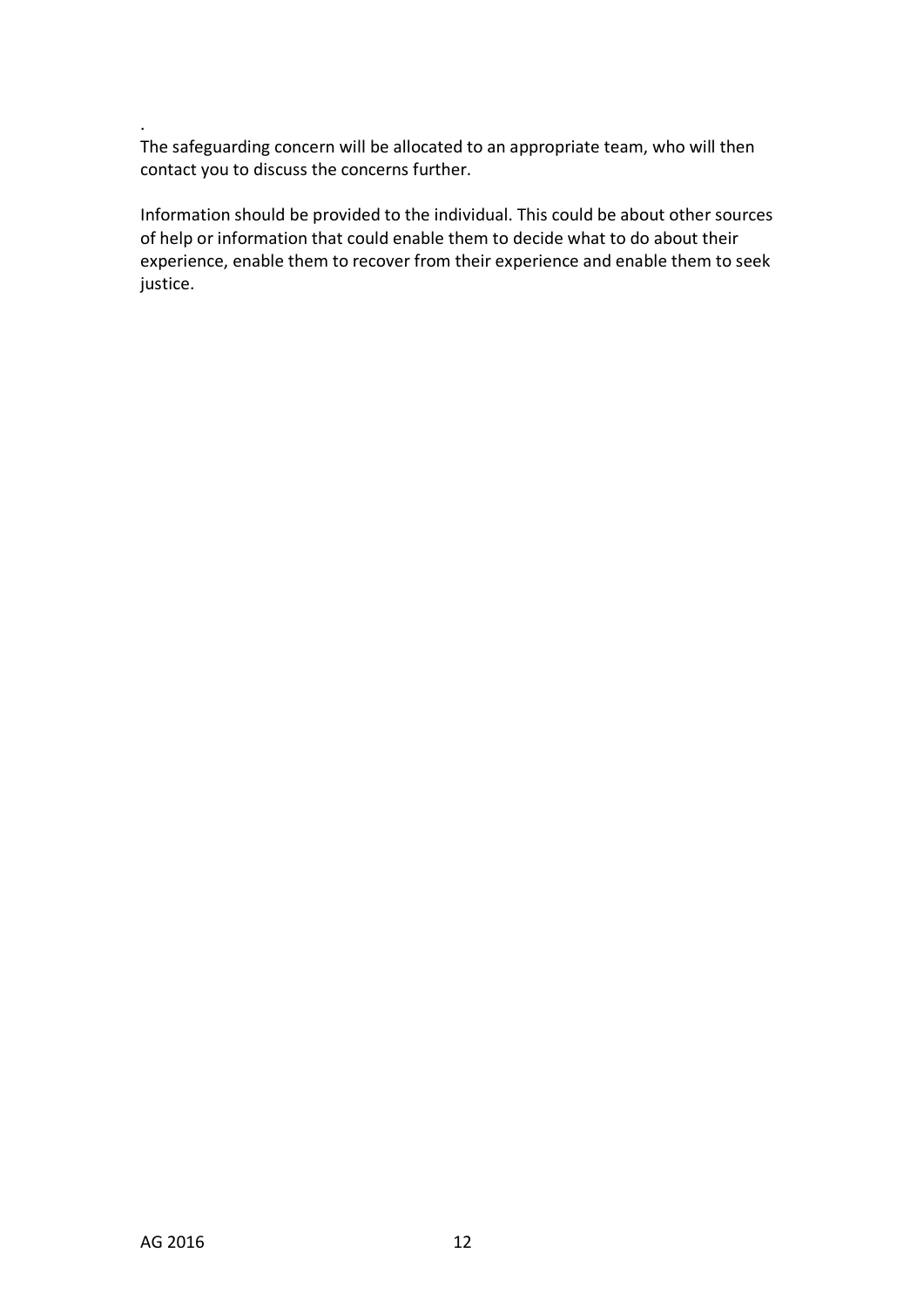## **Appendix A: LYTTG Named Safeguarding Leads and Contact Numbers**

| <b>Name</b>             | <b>Role</b>                                            | <b>Contact Details</b>                       |
|-------------------------|--------------------------------------------------------|----------------------------------------------|
| Sarah Linsey            | LYTTG Assistant Director;<br>Lead Safeguarding Officer | E: slinsey@btinternet.com<br>M: 07790 168863 |
| Anne-Marie<br>Zulkahari | <b>LYTTG Founding Director</b>                         | E: ampilatesyoga@me.com<br>M: 07956 396556   |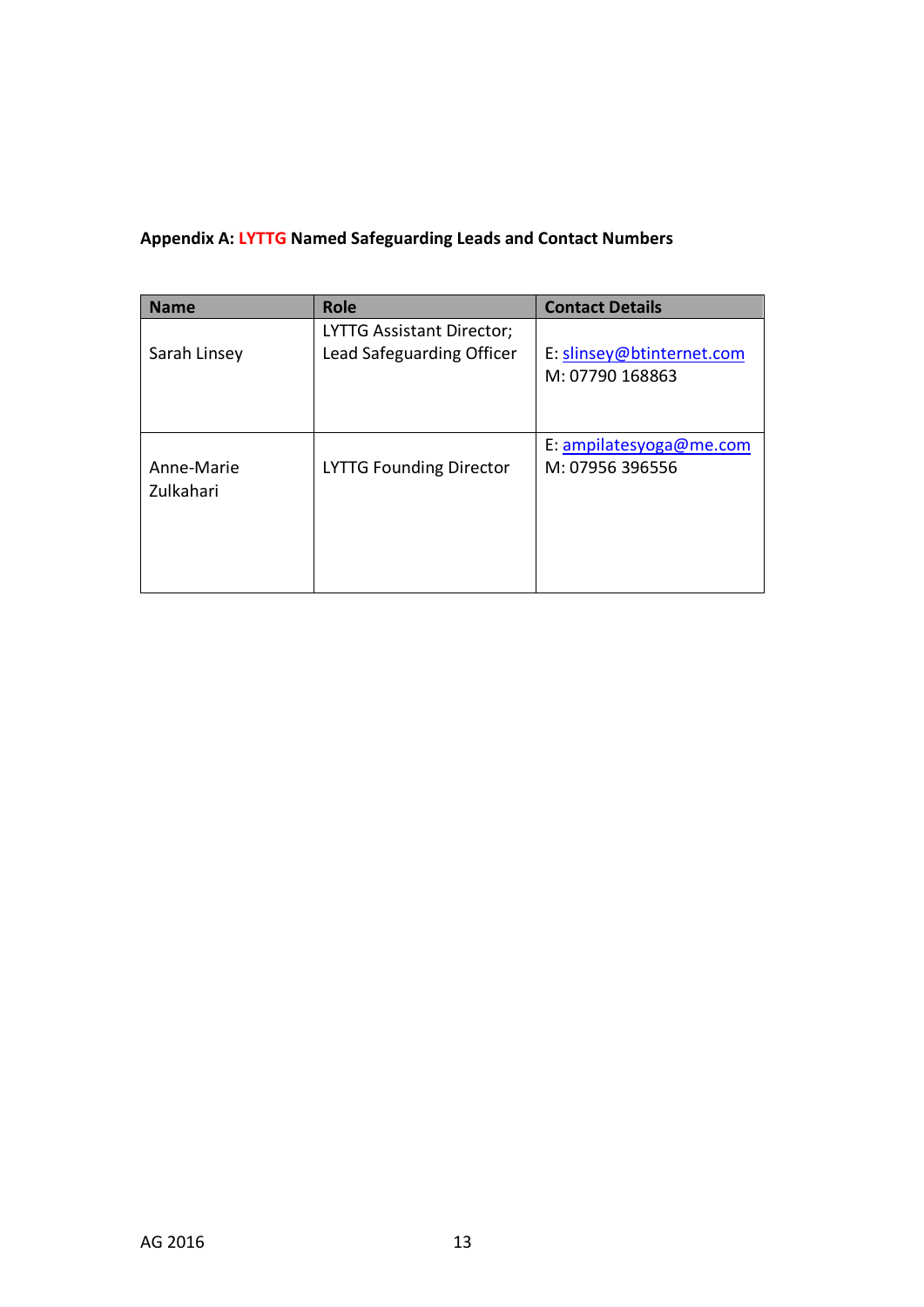#### **Appendix B: Local Safeguarding Adults Board Contact Details**

Aberdeen City Adult Protection Committee Aberdeenshire Adult Protection Committee Angus Council Adult Protection Committee Argyll and Bute Council Adult Protection Committee Barking and Dagenham Safeguarding Adults Board Barnet Safeguarding Adults Board Barnsley Safeguarding Adults Board Bath and North East Somerset Safeguarding Adults Board Bedford and Central Bedfordshire Safeguarding Adults Partnership Board Bexley Safeguarding Adults Team Birmingham Safeguarding Adults Board Blackburn with Darwen Safeguarding Adults Board Blackpool Safeguarding Adults Board Bolton Safeguarding Adults Board Bournemouth and Poole Safeguarding Adults Board Bracknell Forest Safeguarding Adults Partnership Board Bradford Safeguarding Adults Board Brent Safeguarding Adults Board Bridgend South Wales Safeguarding Adults Board Brighton and Hove Safeguarding Adults Board Bristol Safeguarding Adults Partnership Bromley Safeguarding Adults Board Buckinghamshire Adult Safeguarding Board Bury Safeguarding Adults Strategic Board Caerphilly, Gwent Wide Adult Safeguarding Board Calderdale Safeguarding Adults Board Cambridgeshire Adult Safeguarding Board Camden Safeguarding Adults Partnership Board Cardiff Adult Protection Committee Carmarthenshire Adult Safeguarding Board Ceredigion Adult Protection Committee Cheshire East Safeguarding Adults Board Cheshire West and Chester Adult Safeguarding Board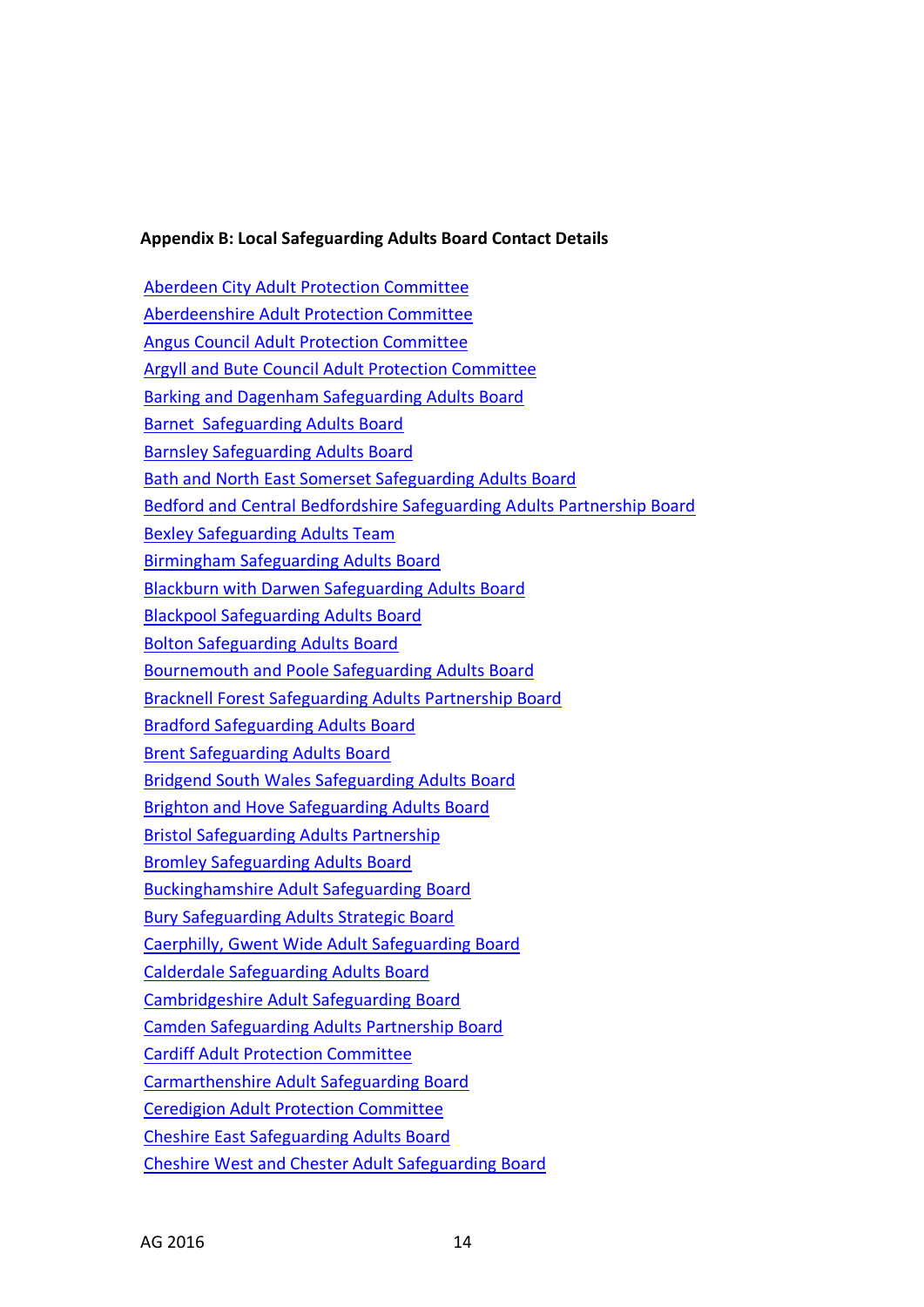Clackmannanshire (Forth Valley) Adult Protection Committee Conwy Adult Protection Committee Cornwall and Isles of Scilly Safeguarding Adults Board County Durham Safeguarding Adults Inter Agency Partnership Coventry Safeguarding Adults Board Croydon Safeguarding Adults Board Cumbria Safeguarding Adults Board Denbighshire Area Adult Safeguarding Committee Derby Safeguarding Adults Board Derbyshire Safeguarding Adults Partnership Board Devon Safeguarding Adults Board Doncaster Safeguarding Adults Partnership Board Dorset Safeguarding Adults Board Dudley Safeguarding Adults Board Dumfries and Galloway Council Adult Protection Committee Dundee Adult Support and Protection Committee Ealing Safeguarding Adults Board East Ayrshire Adult Protection Committee East Dunbartonshire Adult Protection Committee East Lothian Adult Protection Committee East Renfrewshire Council Adult Protection Committee East Riding of Yorkshire Safeguarding Adults Board East Sussex Safeguarding Adults Board Edinburgh City Council Adult Protection Committee Enfield Safeguarding Adults Board Essex Safeguarding Adults Board Falkirk Council Adult Protection Committee Fife Council Adult Protection Committee Flintshire Council Adult Protection Committee Gateshead Safeguarding Adults Board Glasgow Council Adult Protection Committee Gloucestershire Safeguarding Adults Board Greenwich Safeguarding Adults Board Gwynedd Safeguarding Adults Board Hackney and City of London Safeguarding Adults Board Halton Safeguarding Adults Board Hammersmith and Fulham Safeguarding Adults Board Hampshire Safeguarding Adults Board Haringey Safeguarding Adults Board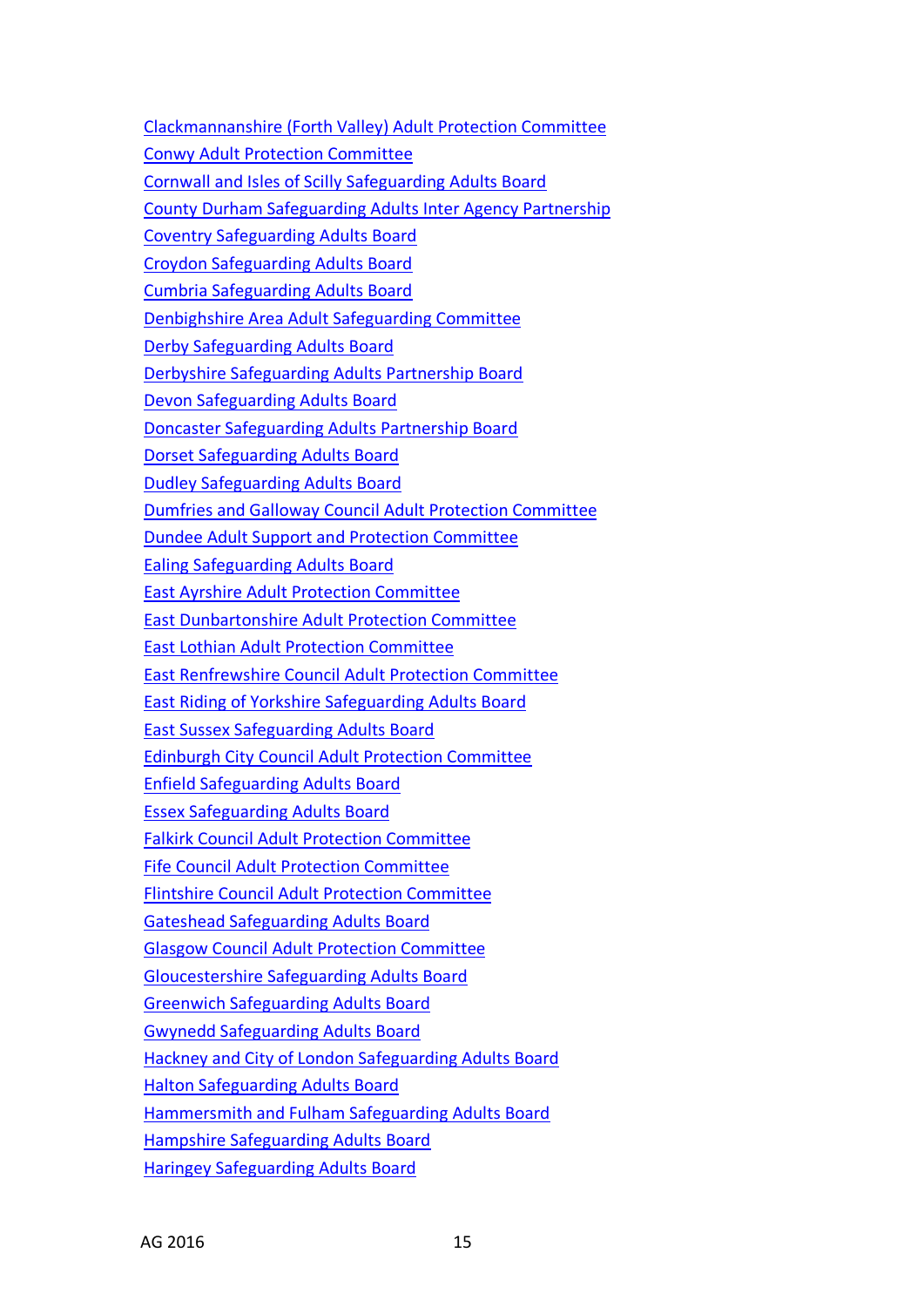Harrow Safeguarding Adults Board Hartlepool (Teesside) Safeguarding Adults Board Havering Safeguarding Adults Board Herefordshire Safeguarding Adults Board Hertfordshire Safeguarding Adults Board Highland Council Adult Protection Committee Hillingdon Safeguarding Adults Board Hounslow Safeguarding Adults Board Hull Safeguarding Adults Partnership Board Inverclyde Adult Support and Protection Isle of Anglesey Safeguarding Adults Board Isle of Wight Safeguarding Adults Board Islington Safeguarding Adults Board Kent and Medway Safeguarding Adults Board Kingston Safeguarding Adults Board Kirklees Safeguarding Adults Board Knowsley Safeguarding Adults Board Lambeth Safeguarding Adults Board Lancashire Safeguarding Adults Board Leeds Safeguarding Adults Board Leicester City Safeguarding Adults Board Leicestershire and Rutland Safeguarding Adults Board Lewisham Safeguarding Adults Board Lincolnshire Safeguarding Adults Board Liverpool Safeguarding Adults Board London (City and Hackney) Safeguarding Adults Board Luton Safeguarding Adults Board Manchester Safeguarding Adults Board Medway Safeguarding Adults Board Merthyr Tydfil Safeguarding Adults Strategic Management Board Merton Safeguarding Adults Board Middlesbrough Safeguarding Adults Board Midlothian Council Adult Protection Committee Milton Keynes Safeguarding Adults Board Monmouthshire Safeguarding Adults Board Moray Council Adult Protection Committee Neath South Wales Safeguarding Adults Strategic Management Board Newcastle Safeguarding Adults Board Newham Safeguarding Adults Partnership Board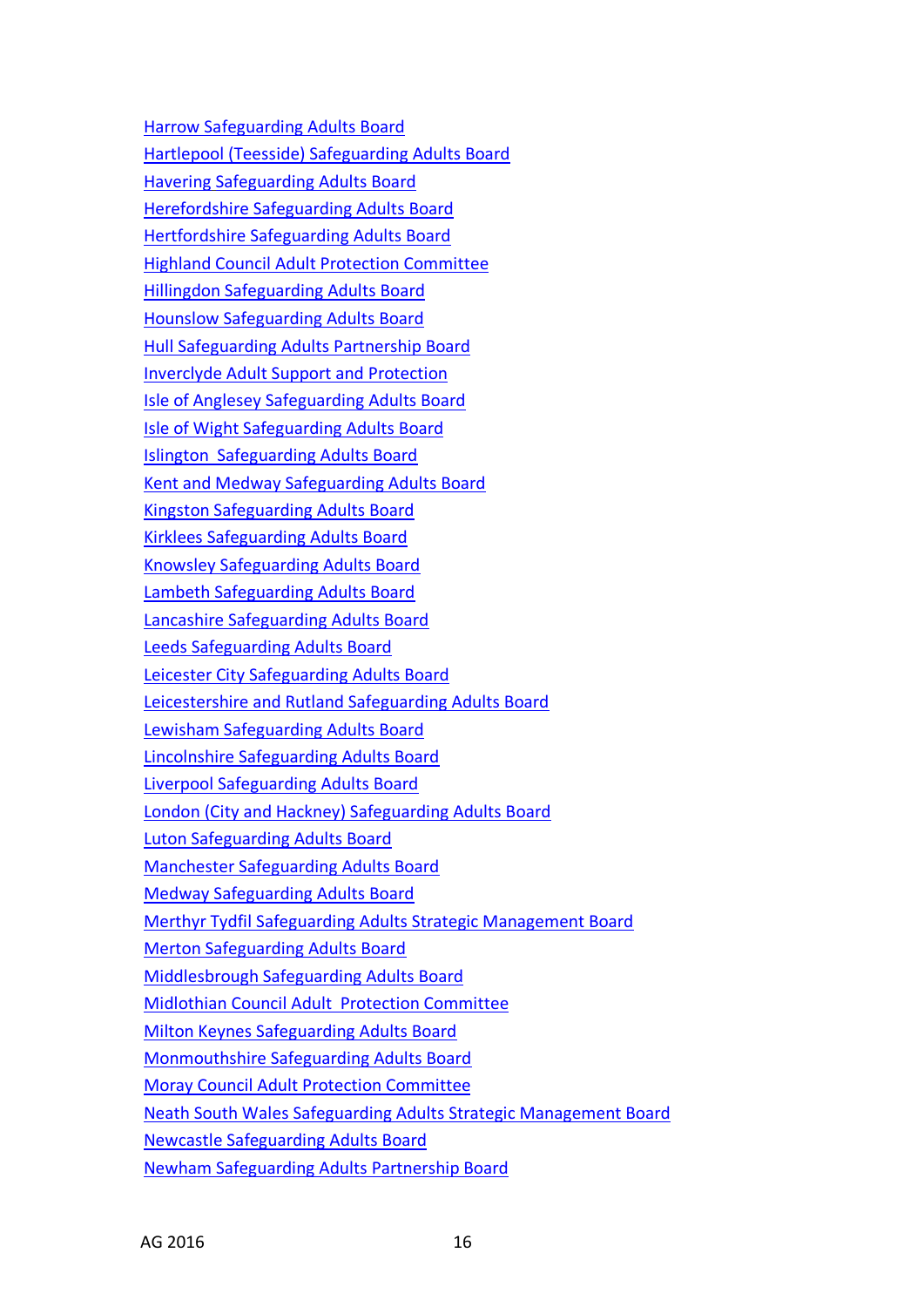Newport Adult Safeguarding Board Norfolk Safeguarding Adults Board North Ayrshire Adult Protection Committee North East Lincolnshire Safeguarding Adults Board North Lanarkshire Council Adult Protection Committee North Lincolnshire Safeguarding Adults Board North Somerset Safeguarding Adults Partnership North Tyneside Safeguarding Adults Board North Wales Safeguarding Board North Yorkshire Safeguarding Adults Board Northamptonshire Safeguarding Adults Board Northern Ireland Adult Safeguarding Partnership Northumberland Safeguarding Adults Board Nottinghamshire Safeguarding Adults Board Oldham Safeguarding Adults Board Orkney Adult Support and Protection Committee Outer Hebrides Protection of Vulnerable Adults Oxfordshire Safeguarding Adults Board Pembrokeshire Safeguarding Adults Board Perth and Kinross Adult Support and Protection Committee Peterborough Safeguarding Adults Board Plymouth Safeguarding Adults Board Portsmouth Safeguarding Adults Board Powys Safeguarding Adults Board Reading Safeguarding Adults Board Redbridge Safeguarding Adults Board Renfrewshire Adult Protection Committee Rhondda Safeguarding Adults Strategic Management Board Richmond Safeguarding Adults Board Rochdale Safeguarding Adults Board Rotherham Safeguarding Adults Board Rutland Safeguarding Adults Board Salford Adult Safeguarding Board Sandwell Safeguarding Adults Board Scottish Borders Adult Protection Committee Sefton Safeguarding Adults Board Sheffield Adult Safeguarding Partnership Shetland Adult Protection Committee Shropshire Safeguarding Adults Board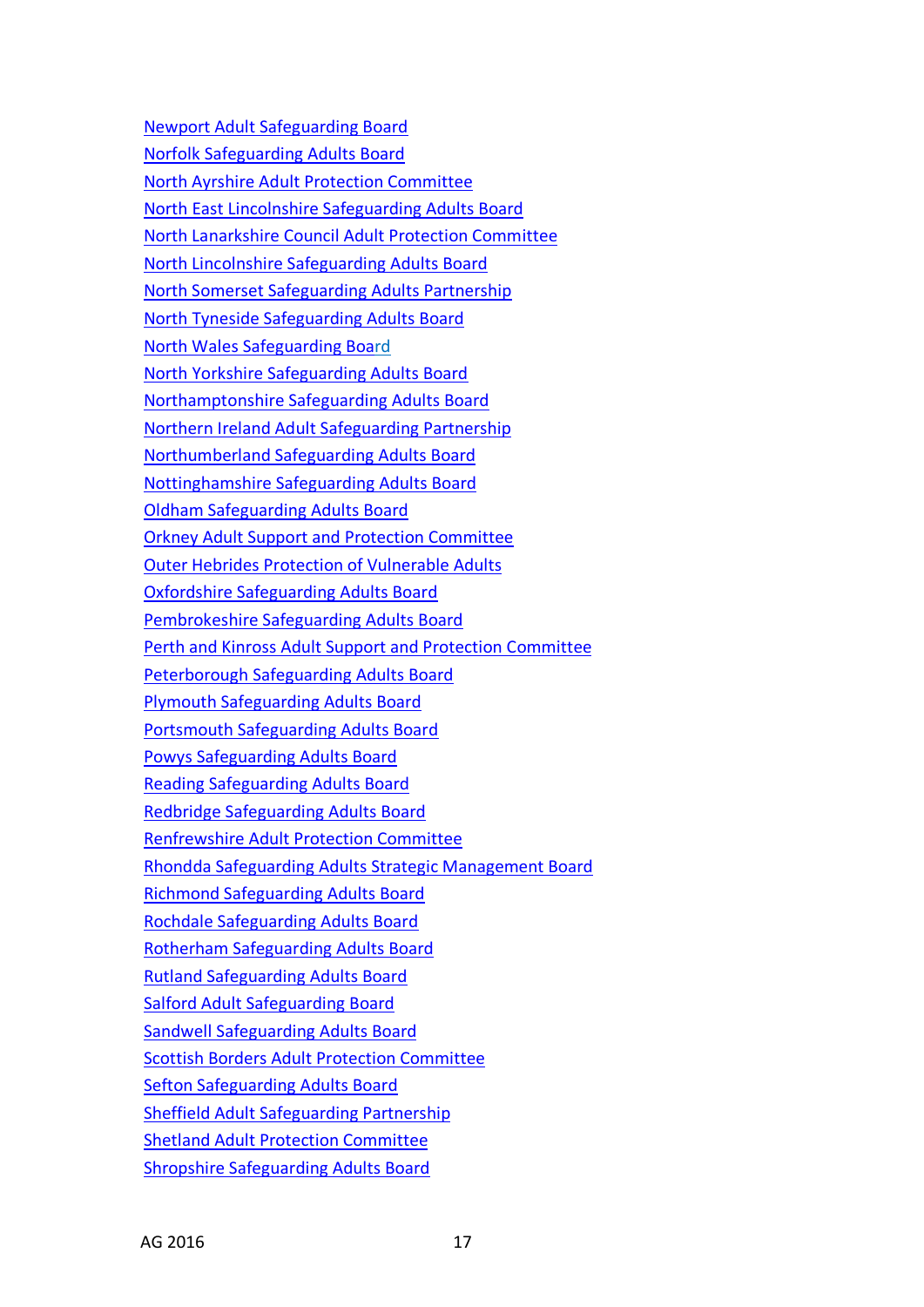Slough Safeguarding Adults Board Solihull Safeguarding Adults Board Somerset Safeguarding Adults Board South Ayrshire Adult Protection Committee South East Wales (Gwent wide) Adult Safeguarding Board South Gloucestershire Safeguarding Adults Board South Lanarkshire Adult Protection Committee South Tyneside Safeguarding Adults Board Southampton Safeguarding Adults Board Southend Safeguarding Adults Board Southwark Safeguarding Adults Board St Helens Safeguarding Adults Board Staffordshire and Stoke on Trent Adult Safeguarding Partnership Stirling Adult Support and Protection Stockport Safeguarding Adults Board Stockton on Tees Safeguarding Adults Board Stoke on Trent Safeguarding Adult Partnership Board Suffolk Safeguarding Adults Board Sunderland Safeguarding Adults Board Surrey Safeguarding Adults Board Sutton Safeguarding Adults Board Swansea Safeguarding Adults Board Swindon Safeguarding Adults Board Tameside Adult Safeguarding Partnership Board Teesside Safeguarding Adults Board Telford and Wrekin Safeguarding Adults Board Thurrock Safeguarding Adults Board Torbay Safeguarding Adults Board Torfaen Safeguarding Adults Board Tower Hamlets Safeguarding Adults Board Trafford Safeguarding Adults Board Vale of Glamorgan Safeguarding Adults Board Wakefield and District Safeguarding Adults Board Walsall Safeguarding Adults Board Waltham Forest Safeguarding Adults Board Wandsworth Safeguarding Adults Board Warrington Safeguarding Adults Board Warwickshire Safeguarding Adults Partnership and Board West Berkshire Safeguarding Adults Partnership Board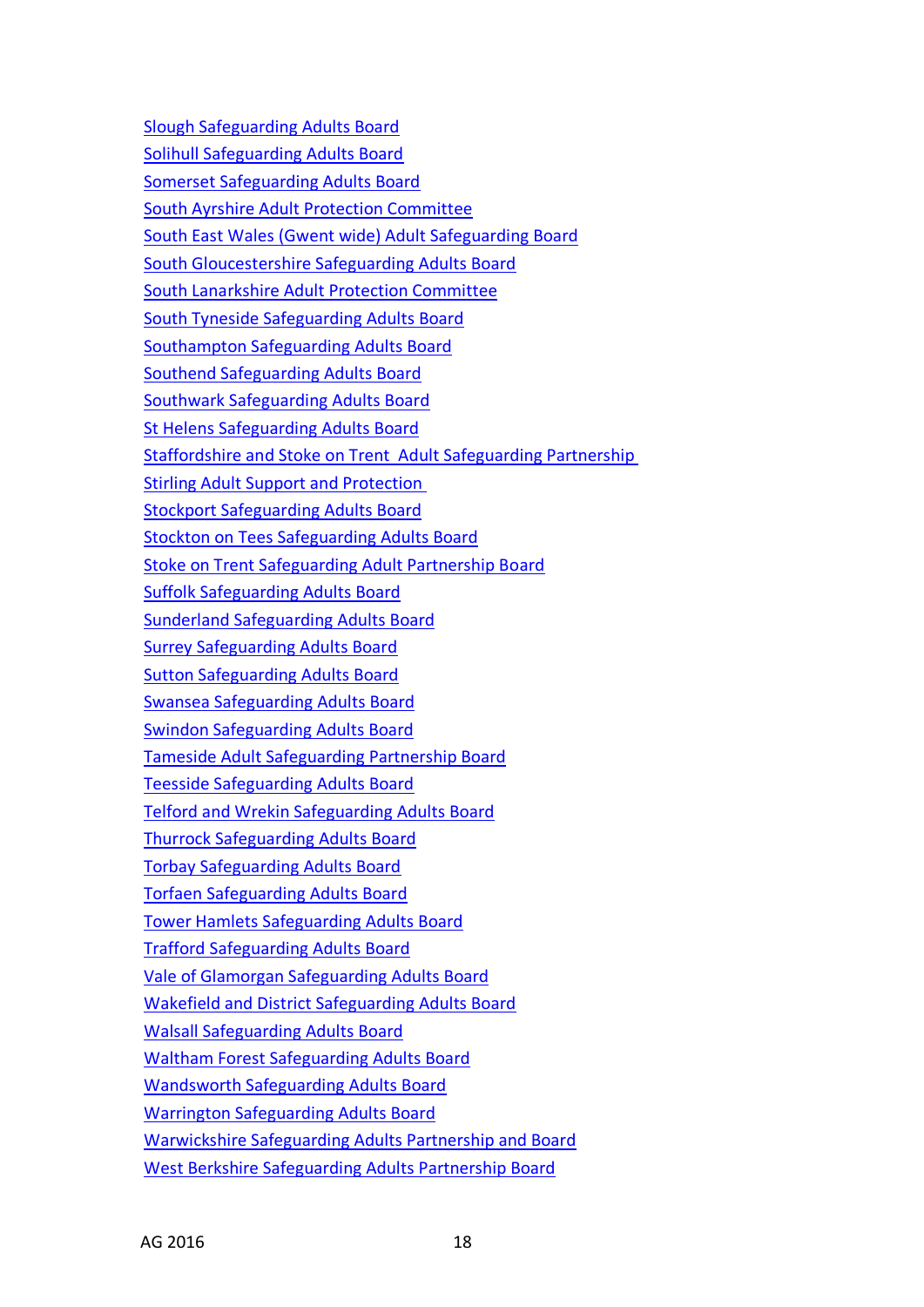West Dunbartonshire Adult Support and Protection Committee

West Lothian Adult Protection Committee

West Sussex Safeguarding Adults Board

Western Bay Safeguarding Adults Board (Bridgend, Neath Port Talbot, Swansea)

Western Isles Adult Protection Committee

Westminster Safeguarding Adults Board

Wigan Safeguarding Adults Board

Wiltshire Safeguarding Adults Board

Windsor and Maidenhead Safeguarding Adults Partnership Board

Wirral Safeguarding Adults Partnership Board

Wokingham (West Berkshire) Safeguarding Adults Partnership Board

Wolverhampton Safeguarding Adults Board

Worcestershire Safeguarding Adults Board

Wrexham Adult Safeguarding Committee

York Safeguarding Adults Board